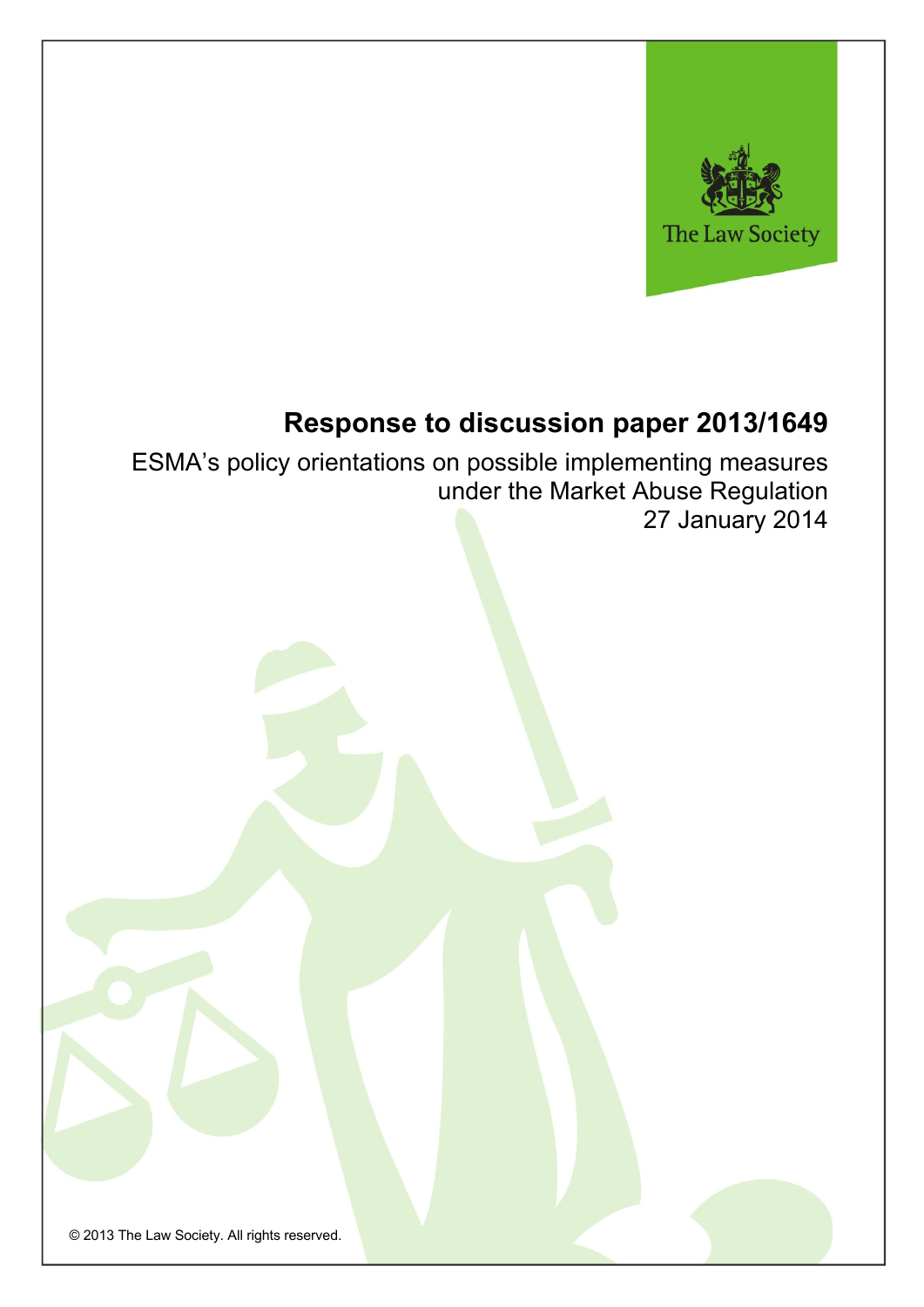### **Response to ESMA's discussion paper 2013/1649 dated 14 November 2013 - ESMA's policy orientations on possible implementing measures under the Market Abuse Regulation**

#### **Introduction**

This response has been prepared jointly by the Market Abuse Joint Working Party of the Company Law Committees of the City of London Law Society and the Law Society of England and Wales.

The City of London Law Society ("**CLLS**") represents approximately 15,000 City lawyers through individual and corporate membership including some of the largest international law firms in the world. These law firms advise a variety of clients from multinational companies and financial institutions to Government departments, often in relation to complex, multi-jurisdictional legal issues. The CLLS responds to a variety of consultations on issues of importance to its members through its 17 specialist committees.

The Law Society of England and Wales is the representative body of over 120,000 solicitors in England and Wales. The Law Society negotiates on behalf of the profession and makes representations to regulators and Government in both the domestic and European arena.

The Market Abuse Joint Working Party is made up of senior and specialist corporate lawyers from both the CLLS and the Law Society who have a particular focus on public markets.

We are pleased to have the opportunity to comment on certain of the policy orientations that ESMA is envisaging and on certain of the related questions where we would hope that our contribution is useful. We have not sought to comment on all the questions or on all the matters discussed in the Discussion Paper.

#### **I. Buy Back Programmes and Stabilisation (Article 3 of MAR)**

*Q.5: Do you think that a single competent authority should be determined for the purpose of buy-back transactions reporting when the concerned share is traded on trading venues in different Member States? If so, what are your views on the proposed options?*

We think it would be helpful for issuers to report to a single competent authority and would support reporting to the home competent authority.

*Q.9: Do you think that the volume-limitation for liquid shares should be lowered and three different thresholds regarding liquid, illiquid and shares with extreme low liquidity should be introduced?*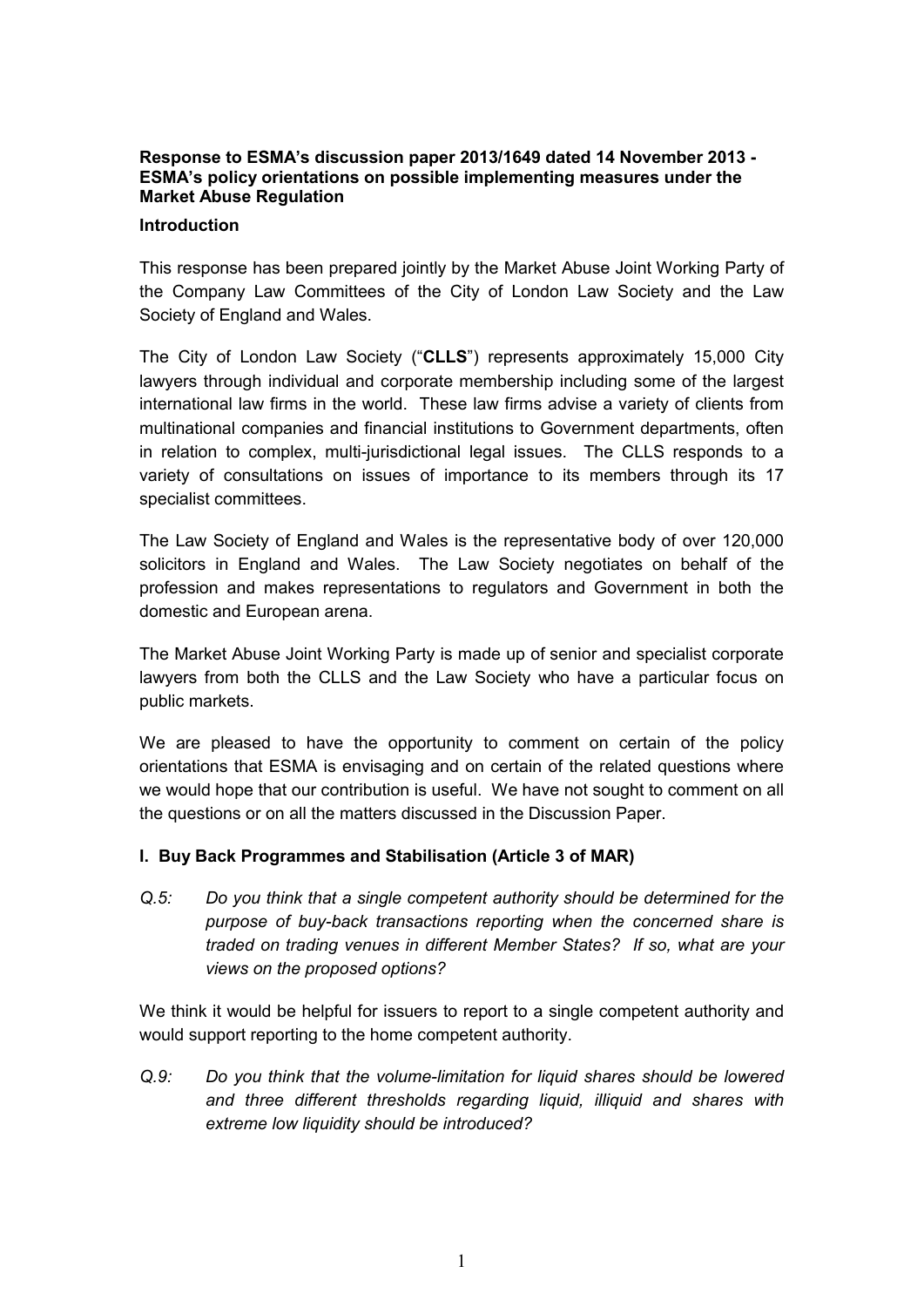No. We do not see why the current limit of 25 per cent. of the daily average volume should be lowered for liquid shares and do not agree with the different thresholds proposed.

*Q.10: Do you think that for the calculation of the volume limit the significant volumes on all trading venues should be taken into account and that issuers are best placed to perform calculations?*

We agree that the issuer should perform the calculations, but we consider that it is appropriate to oblige the issuer to base the calculation of the volume limit only on those trading venues **where the shares are traded with the issuer's consent** (our emphasis). We are disappointed that ESMA notes that "it might be too burdensome to oblige the issuer to check each and every trading venue including those where shares can be listed by third parties without notification to the issuer"; but nevertheless proposes to oblige issuers to do so.

*Q.17: Do you think that in the case of bi- or multinational stabilisation measures a centralised reporting regime should be established to exclusively one competent authority? If so, what are your views on the proposed options?*

We agree that a centralised reporting regime should be established and support reporting to the home competent authority.

*Q.22: Do you agree that "block-trades" cannot be subject to the exemption provided by Article 3(1) of MAR?*

We note that the term "block trades" is not defined (footnote 4). In practice the term "block trade" is used by the market in the context of both: (1) offerings which fall within the definition of "significant distribution" for the purposes of Article 5 paragraphs (4b) and (5a) of MAR and as described in paragraph 60 and (2) a range of other transactions of a significant size, which may not involve a distinct offering process. We believe it should be made clear that only the latter should be outside the exemption provided by Article 3(1) of MAR. We note that Recital 14 of the current Regulation 2273/2003/EC refers to block trades as "strictly private transactions".

## **II. Market Soundings (Article 7c of MAR)**

It would appear from Article 16a to the MAR that the market sounding regime in Article 7c is a safe harbour and that compliance with the detailed provisions of the Regulations, including the RTS, is not mandatory. It would be helpful if ESMA specifically recognised this. When a market sounding does not involve disclosure of inside information, there is no basis for ESMA to regulate.

The discussion paper uses terminology inconsistently. In various instances in Part II (market soundings) the person being sounded out is described as the market participant's "client", at other times the "buy side". Neither of these are accurate as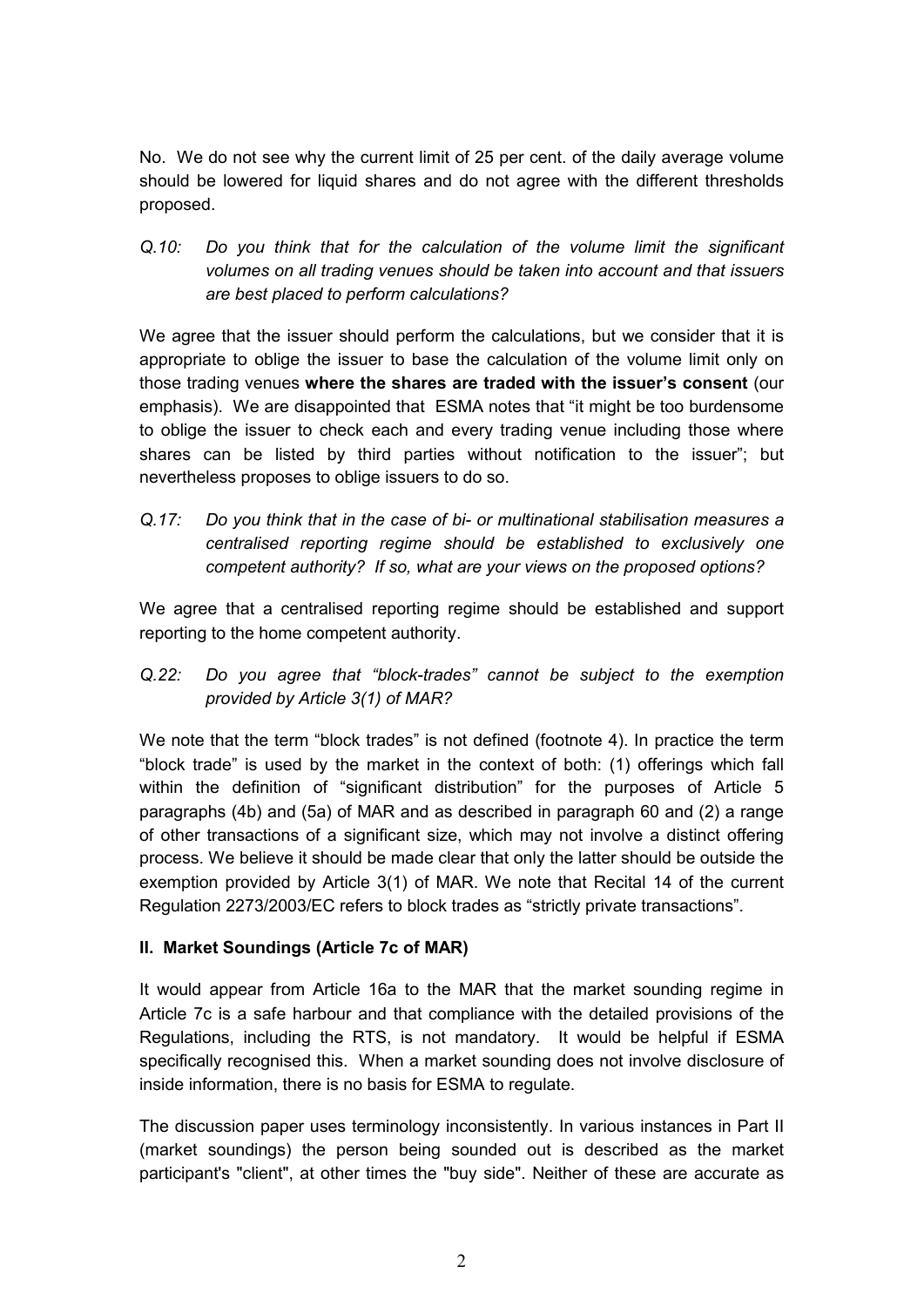market soundings will not necessarily be to the market participant's "client" and, on a takeover, where the bidder is sounding out target shareholders, they will be sell side rather than buy side. It might be preferable to use a generic term to refer to the person being sounded out such as "the proposed recipient" in order to avoid confusion.

## *Q.23: Do you agree with ESMA's proposals for the standards that should apply prior to conducting a market sounding?*

Market sounding procedures should be proportionate and avoid creating unnecessary burdens which could tend to reduce legitimate discussion with investors by issuers about possible transactions and so make it more difficult for issuers to execute those transactions.

May we suggest that paragraphs 72 and 73 are reworded as set out below (as amended in bold)?

"72. Before seeking the agreement of the issuer, the disclosing market participant should inform **the issuer** of the following:

- the content of the information that will be disclosed to investors; and
- whether, **in its opinion**, the information to be disclosed is inside information or not.

73. **If the issuer and the disclosing market participant do not agree** as to whether the information is inside information or not, **the issuer shall determine whether or not it is** inside information."

## *Q.24 Do you have any views on the above?*

In our view, it would not be appropriate to restrict the hours in which market soundings can take place for the reasons set out in paragraph 79, which we agree with.

## *Q.25: Which of the three options described above in paragraph 82 do you think should apply? Should any other options be considered?*

We are in favour of option 1 for the reasons given in paragraph 82. In addition, options 2 and 3 presuppose that the disclosing market participant has an ongoing client relationship with the parties to be wall crossed which will not always be the case.

*Q.26: Do you agree with these proposals for scripts? Are there any other elements that you think should be included?*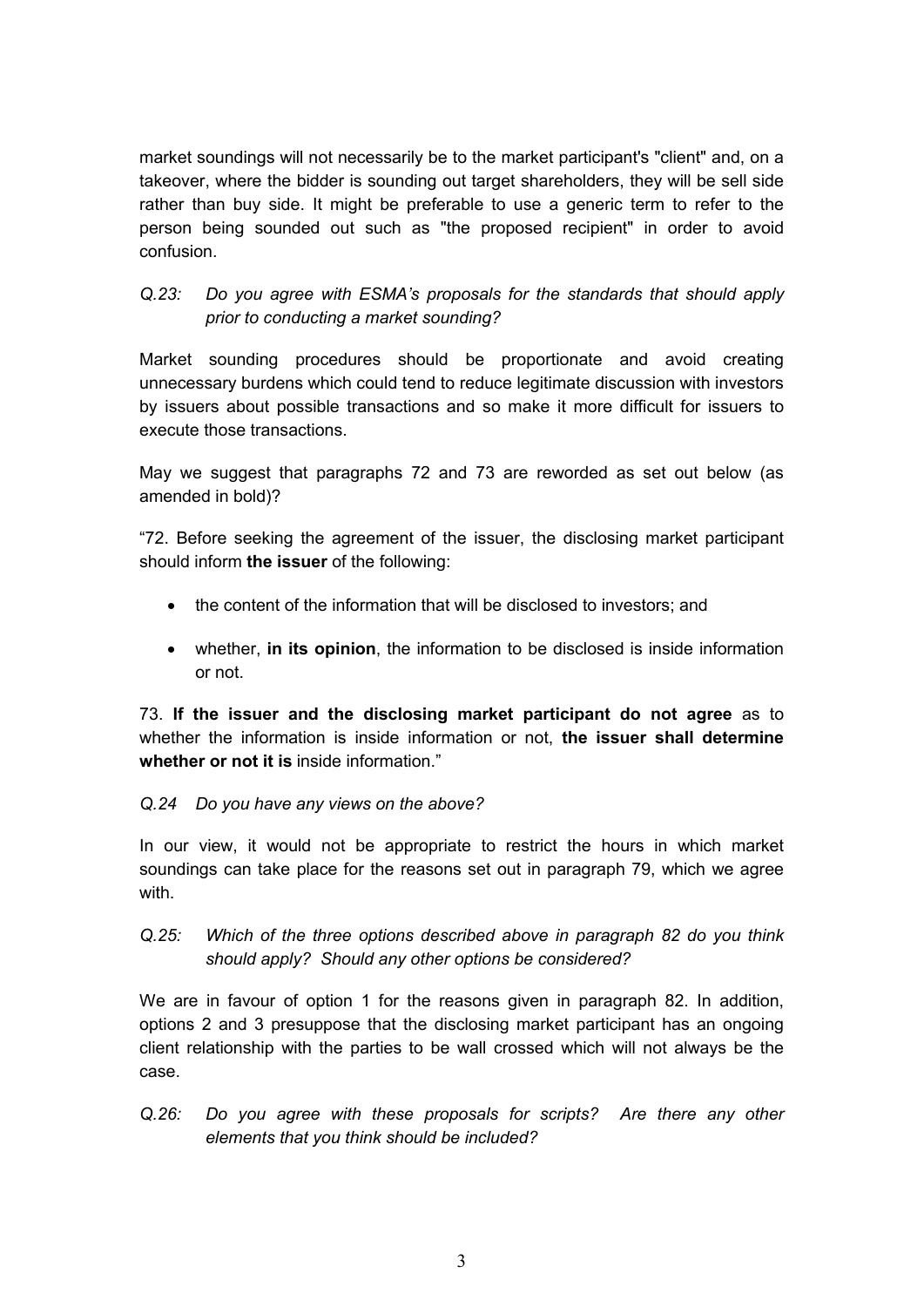As noted above, we do not consider that ESMA is empowered to regulate non-wallcrossed soundings and so it should not prescribe contents requirements for non-wallcrossed sounding scripts. In the non-wall-crossed script, the warning that there may be inadvertent disclosure of inside information is unhelpful to the recipient and will encourage ill-discipline on the part of the disclosing market participant. Element ii of the wall-crossed sounding script is required in advance of the wall-crossed sounding and so should not be included in the script. It would be helpful if ESMA would expressly confirm that the opening request for consent to be wall-crossed in respect of a named issuer (with nothing more) is permitted.

Subject to our comments on element ii, we agree with the proposal for the wallcrossed sounding scripts, which is in any event very much UK market practice. However, we do not see the need for explaining the reasons why the disclosing market participant considers the information to be inside information, but we would agree that the script should be allowed to include, as an option, the reasons in the event that the buy-side participant challenges that it is inside information.

## *Q.28: Do you agree with the requirement for disclosing market participants set out in paragraph 89?*

Paragraph 89 seems to impose a continuing obligation to maintain a list of contacts. This is objectionable for the reasons given in relation to Option 3 in paragraph 82.

## Q.29 *Do you agree with these proposals regarding recorded lines?*

We note that the requirement for recorded lines and Chinese walls (paragraph 98) will make it much harder, if not impossible, for the issuer itself to undertake market soundings. This is a departure from the position contemplated by MAR which very clearly permits the issuer to act as the disclosing market participant (Article  $7c(1)(a)$ ). so long as record keeping arrangements are in place. The requirement for an issuer to put in place internal arrangements akin to those required by a financial institution are disproportionate and, as mentioned in our answer to Q.23, are likely to prevent an issuer from itself taking market soundings from its own shareholders*.*

# *Q.30: Are you in favour of an ex post confirmation procedure? If so, do you agree with its proposed form and contents?*

We do not consider that written ex-post confirmation of agreement to be wall-crossed should be required from the buy side unless the telephone calls to the buy-side are not recorded (for example if there is a direct telephone call by the issuer). In other cases, the telephone calls to the buy side will be recorded and we consider it should be sufficient and proportionate to have the disclosing market participant keep as record the wall-crossed sounding script tagged with a link to the recording of the phone call.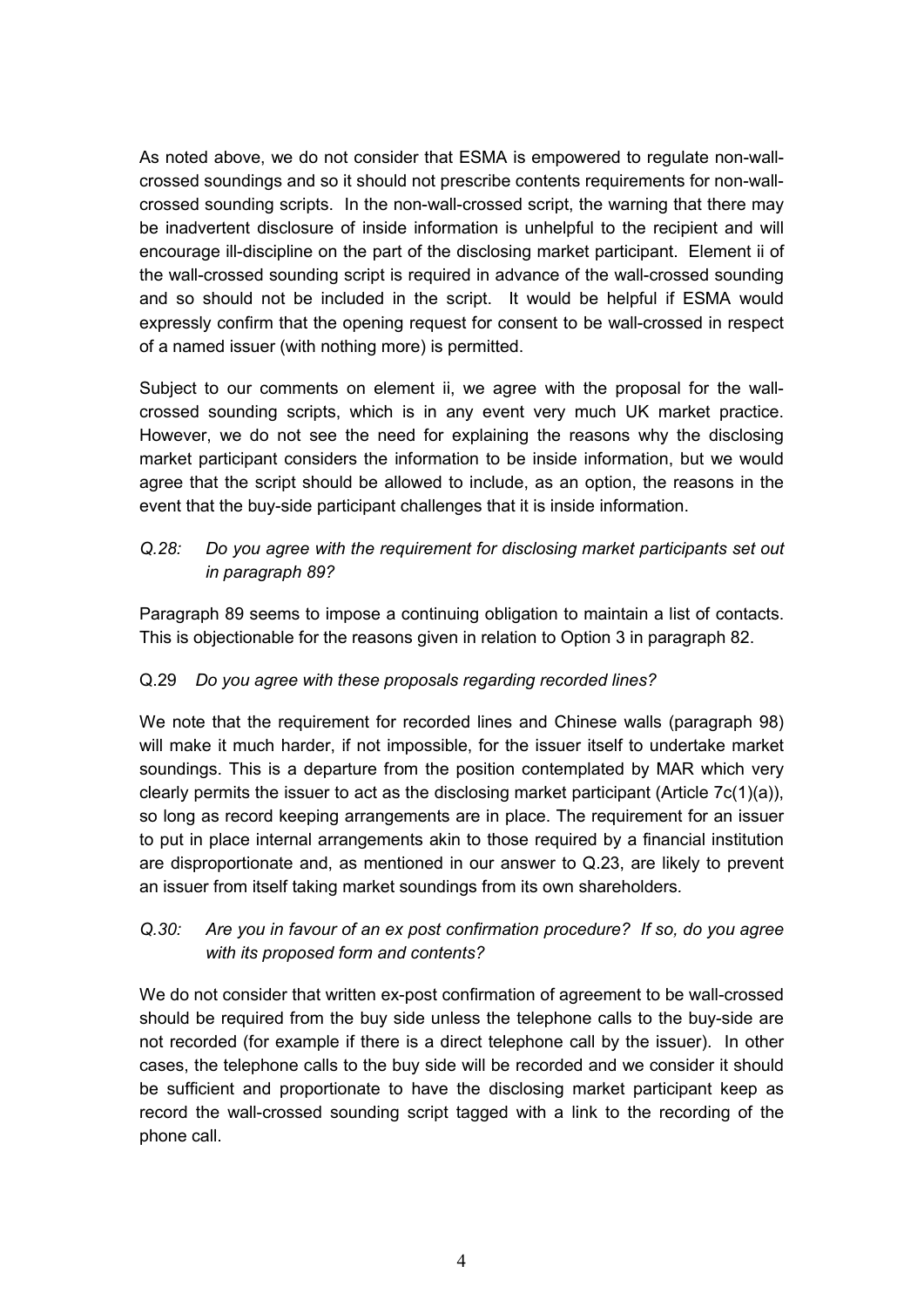# *Q. 32 Do you agree with these proposals regarding disclosing market participants' internal processes and controls?*

We think that this is wholly unrealistic. There will likely be a number of employees involved in the transaction who are not responsible for conducting the sounding (both in the issuer and in the bank concerned). See also our response to question 29 above.

*Q.35: Do you think that the buy side should or should not also inform the disclosing market participant when it thinks it has been given inside information by the disclosing market participant but the disclosing market participant has not indicated that it is inside information?*

We think that the buy side should inform the disclosing market participant in the circumstances set out in paragraph 107. Provided that the buy side is not also obliged to inform the competent authority (see our answer to Q.36), we do not think that informing of the disagreement should be damaging to their relationship with the sell side.

*Q.36: Do you agree with the proposal for the buy side to report to the competent authorities when they suspect improper disclosure of inside information, particularly to capture situations where such an obligation does not already otherwise arise under the Market Abuse Regulation?*

We do not agree with ESMA's statement in paragraph 111 that reporting by the buy side where the buy side suspects that the disclosing market participant has not complied with Article 7C(5) would mirror the suspicious transaction reporting obligations on the sell side. As noted by ESMA in paragraph 107, the sell side may, in good faith, consider that it is not inside information. We think that requiring, or even merely encouraging, the buy side to notify the relevant CA of a potential violation would be likely to discourage transactions. We support an obligation to notify the disclosing market participant as being preferable.

This proposal also appears to presuppose that all buy side entities are sophisticated entities with compliance functions to ensure that they are aware of, and can comply with, relevant notification obligations. A disclosing market participant may approach a large individual investor who would be unlikely to be aware of any such notification obligation, how to go about complying with it or the consequences of failing to do so.

## *Q37. Do you have any views on the proposals in paragraphs 113 to 115 above?*

In paragraph 115 ESMA recommends that the buy side should ensure that any follow-up calls to the sell side following a sounding approach that did not result in a wall-crossing should be conducted on company recorded mobile and land lines. In this regard, ESMA appears to be imposing additional obligations on marketparticipants and persons being sounded out which are not contemplated by MAR. If a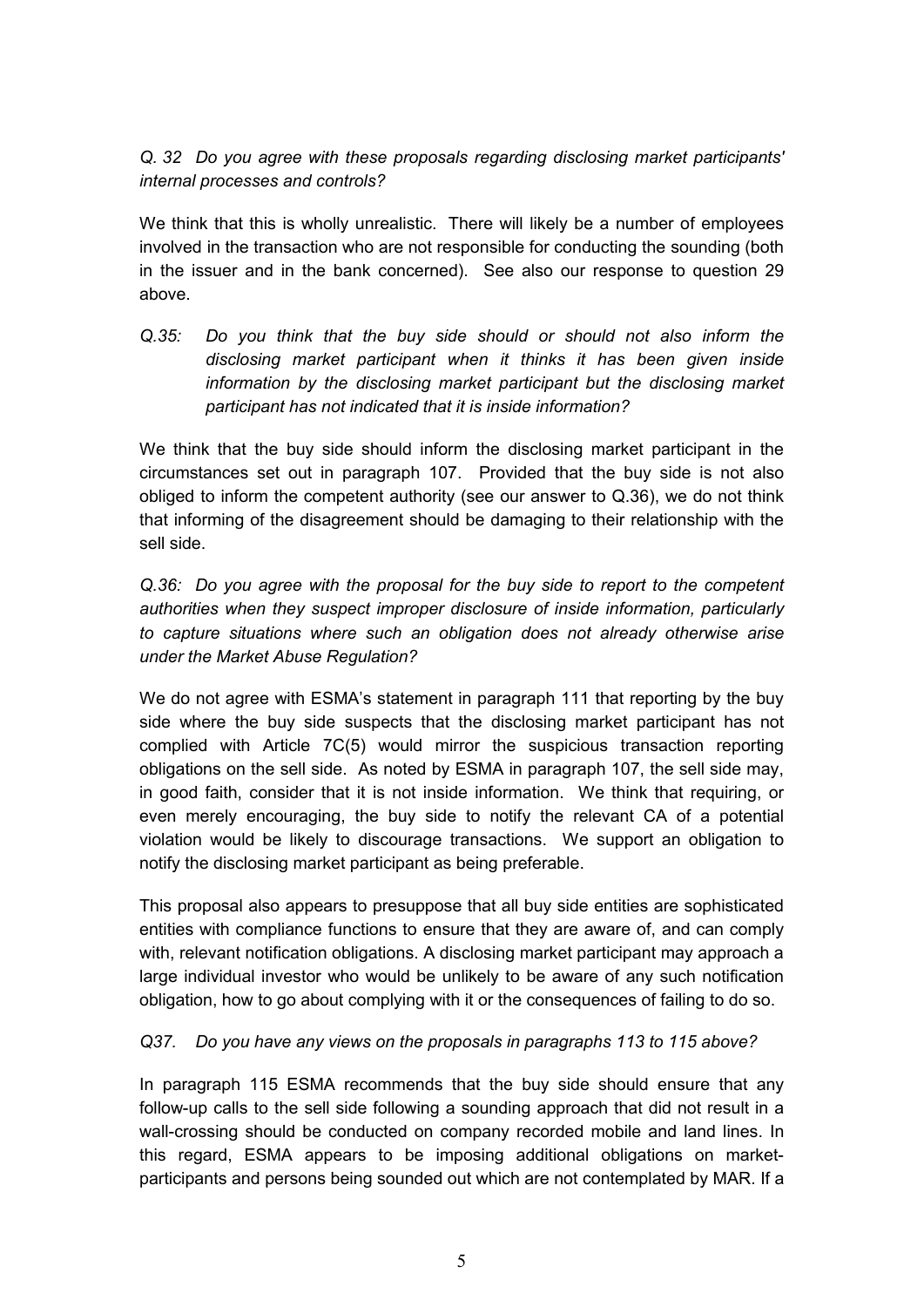buy side participant is not already required to have recorded lines under national legislation then they may be unable to comply with this proposal.

#### *Q.39: What are your views on these options?*

We recommend option 2 with the disclosing market participant being required to assess timing and method of cleansing, prior to disclosure, and to be in a position (but not be obliged) to agree the cleansing strategy with the buy side.

### **Section IV: Accepted Market Practices**

## *Q.49 Do you agree with ESMA's approach in relation to entities which can perform or execute an AMP?*

In paragraph 157 ESMA considers that only authorized firms (MiFID firms / credit institutions) should be entitled to benefit from the accepted market practices defence. This seems overly restrictive: since MAR extends the scope of the market abuse regime to cover a far broader range of instruments, including OTC commodity derivatives and certain spot commodity contracts, it seems likely that entities could be engaging in practices which are normal on the commodity markets, but which could not be considered to be "accepted market practices". There may be other examples. Since the scope of MAR goes beyond the traditional financial markets, the scope of accepted market practices should also go beyond the traditional financial markets.

# *Q.50 Does ESMA need to account for situations where some disclosure obligations might be exempted?*

Accepted market practices provide an exemption from the prohibition on market manipulation. ESMA refers to the need for an accepted market practice to have a substantial level of transparency: including *ex ante* and *ex post* public disclosure. It is not clear whether ESMA is referring to adequate disclosure that the accepted market practice exists, or whether ESMA is intending to require market participants to disclose their activities before engaging in them. The former would be appropriate (in line with MAR 1 Annex 2 of the FCA Handbook (http://www.fshandbook.info/FS/html/FCA/MAR/1/Annex2)), the latter would not as ESMA does not have the power to make accepted market practices contingent on market participants disclosing their activity. Some clarification in this regard would be useful.

#### *General Comment on paragraphs 166 and 182*

Article 8a of MAR enables competent authorities to identify accepted market practices and notify them to ESMA. It does not give competent authorities or ESMA the power to amend those accepted market practices so that they have particular features or so that only certain people may rely on them (some competent authorities may have this power, but others may not, particularly where the relevant accepted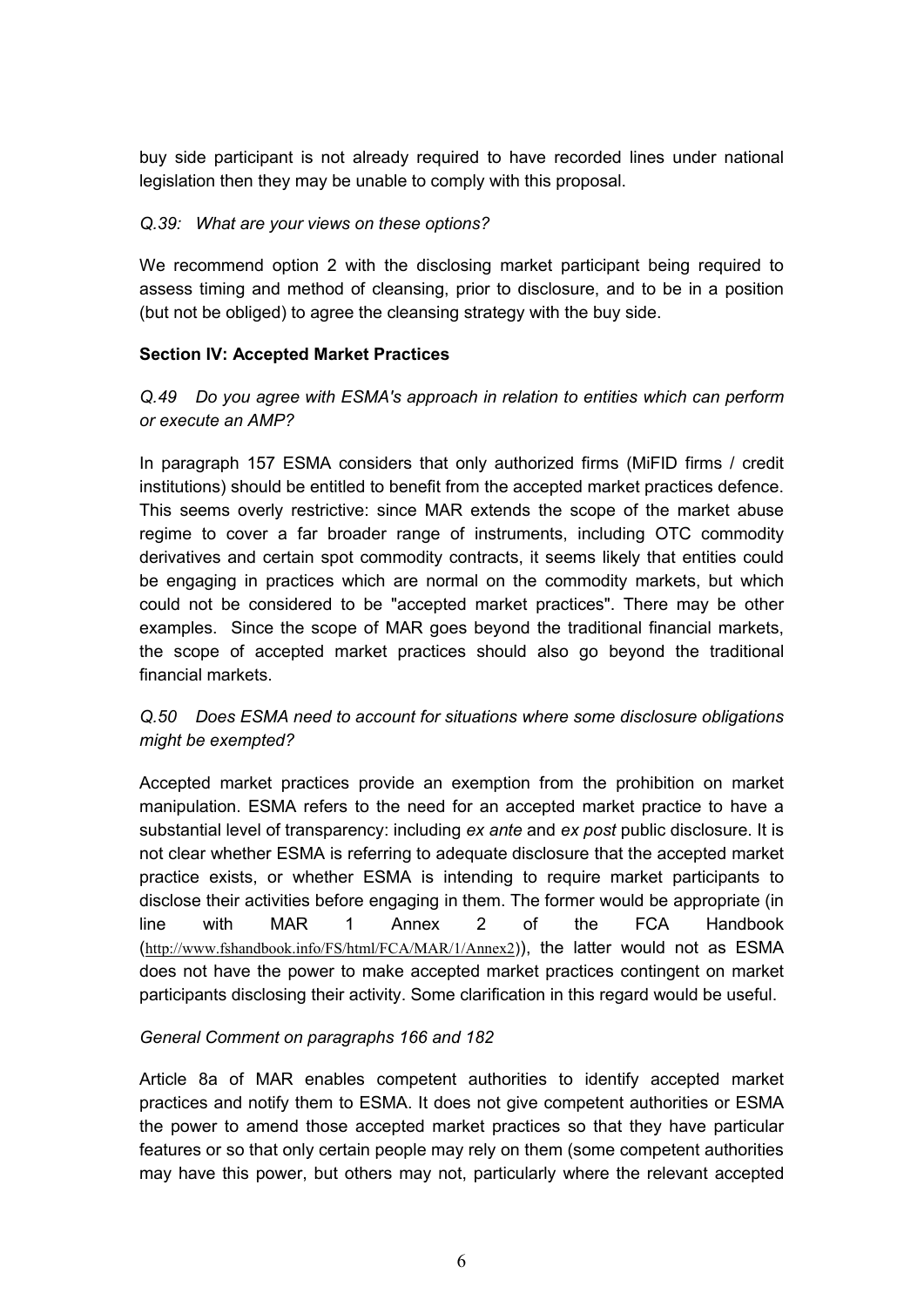market practice does not relate to the financial markets). Paragraph 166 appears to assume that all competent authorities will have the necessary powers.

In paragraph 182, ESMA indicates that it will require competent authorities to impose additional account segregation obligations on entities using particular market practices. Under Article 8a of MAR, ESMA does not appear to have the powers to do this.

# **Section VI. Public Disclosure of Inside Information and Delays (Article 12 of MAR)**

*Q.72: Do you agree to include the requirement to disclose as soon as possible significant changes in already published inside information? If not, please explain.*

We have no objection to the retention of this requirement in the MAD implementing directive 2003/124/EC on the basis that there would be no change in the application of this requirement from how it is currently implemented. The word "significant" is important as notification of minor changes would be unhelpful to the market and should not require disclosure. The test should remain that the significant change would be likely to have a significant effect on the price of the relevant securities.

*Q.74: What are your views on the options for determining the competent authority for the purpose of notifying delays in disclosure of inside information by issuers of financial instruments?*

We favour the Transparency Directive based approach.

*Q.76: Do you agree with the approach to the ex-post notification of general delays and the ways to transmit the required information? If not, please explain.*

We consider that the approach is likely to be very burdensome for issuers and hope that all Member States with markets on which there is a substantial volume of trading will adopt in their national law that a record of the explanation for the delay in disclosure of inside information may be submitted only upon request of the competent authority (CA). We agree that where this alternative does not apply, written notification should take place immediately after the delayed disclosure has been made and that the CA should make clear on its website how the notification process operates.

*Q.77: Do you agree with the approach to require issuers to have minimum procedures and arrangements in place to ensure a sound and proper management of delays in disclosure of inside information? If not, please explain.*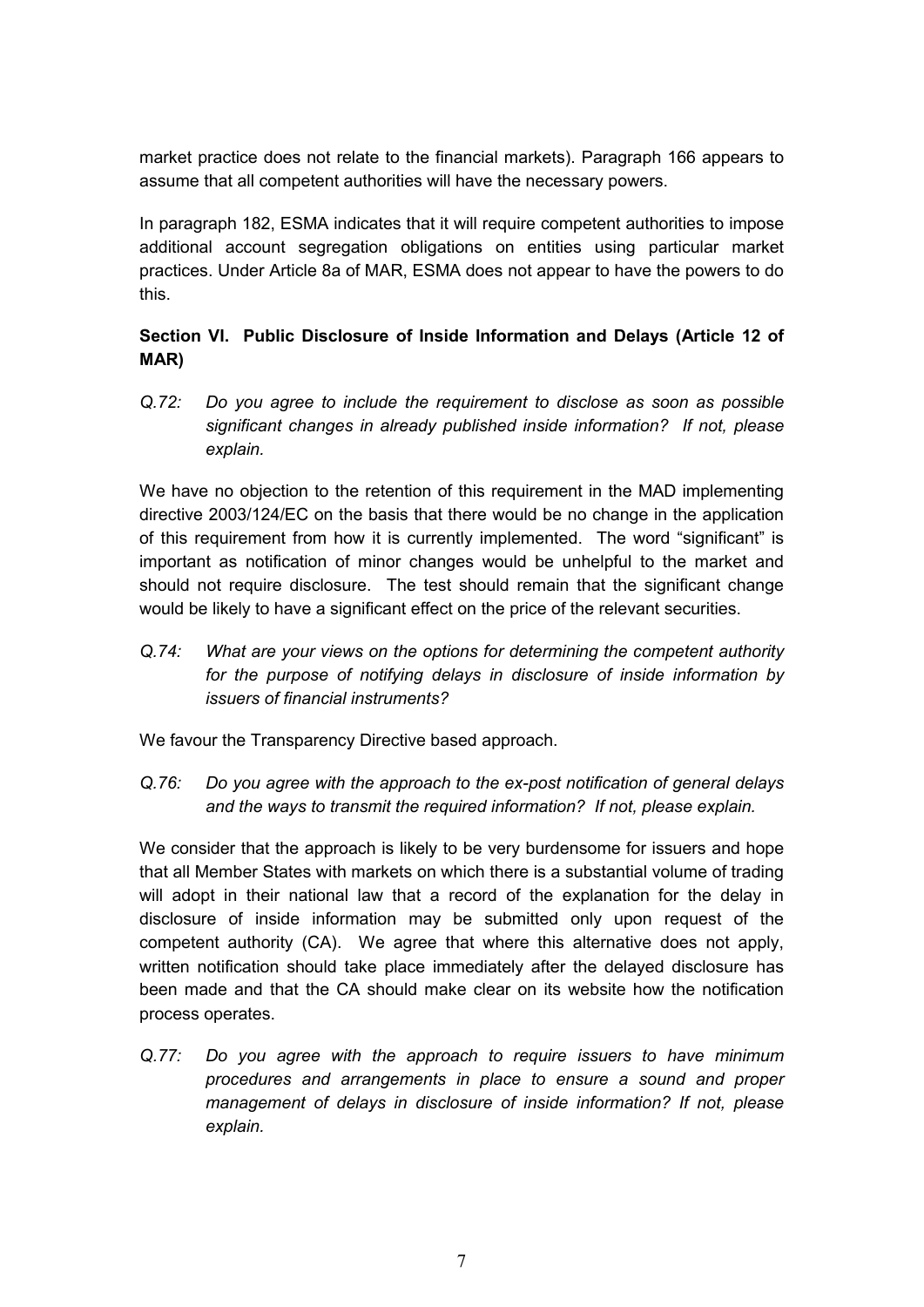- *Q.78: Do you agree with the proposed content of the notification that will be sent to the competent authority to inform and explain a delay in disclosure of inside information? If not, please explain.*
- *Q.79: Would you consider additional content for these notifications? Please explain.*

We agree that issuers should have appropriate arrangements in place to manage delays. We are concerned, however, that the procedures and arrangements within the issuer should be sensible and proportionate; the procedures and arrangements that ESMA sets out in paragraphs 271 to 274 and in particular 274(b) will be very burdensome and not beneficial. The circumstances in which an assessment has to be made whether any information is inside information; whether its disclosure needs to be delayed; and for how long, will always demand a speedy response and are likely to involve several consecutive and all party conversations over a short timeframe between the directors, importantly the chairman and non-executive directors, as well as executive directors and senior management, the company secretary, in house and external counsel, sometimes within multiple jurisdictions, the financial advisers and other relevant parties. Accordingly, we do not agree that there should be a template on the format and content of the notification to be sent to the CA and in particular we do not consider that any additional content is required.

There may be multiple times on the same or consecutive days at which the decision to delay disclosure occurs. In paragraph 274 it is said in paragraph (b) that the records evidencing the fulfilment of the conditions for the delay, both initially and on an on-going basis during the delay period, must be set up and maintained each time the disclosure of inside information is delayed. This approach, which analyses a lengthy delay as a series of decisions to delay, seems to us not to reflect reality and we would prefer to suggest that once a decision to delay has been made, it is kept under "regular review" including if any material change in circumstances (e.g. new rumours) occurs. That will allow flexibility for issuers in the way the obligation is handled.

Negotiations in relation to an acquisition or disposal or other price sensitive transaction may continue for many months, during which time the disclosure will be delayed. It is not clear if ESMA is suggesting there should have be to be a daily record (which we would not support) in such a case. Also, in cases where an issuer has to deal with an unexpected situation, such as a possible leak of information or an unexpected event in the issuer's group, it is not clear how much detail ESMA is suggesting should be recorded about the way in which the issuer decides to delay disclosure. We are concerned that if the record keeping requirement is too onerous, this will run the risk either that the issuer is slowed in taking the decision whether it can delay disclosure as it records how it reaches its decision or that an expensive burden is imposed on the issuer because it is required to have one or more people dedicated to creating the relevant record. We suggest that in paragraph 274(b) the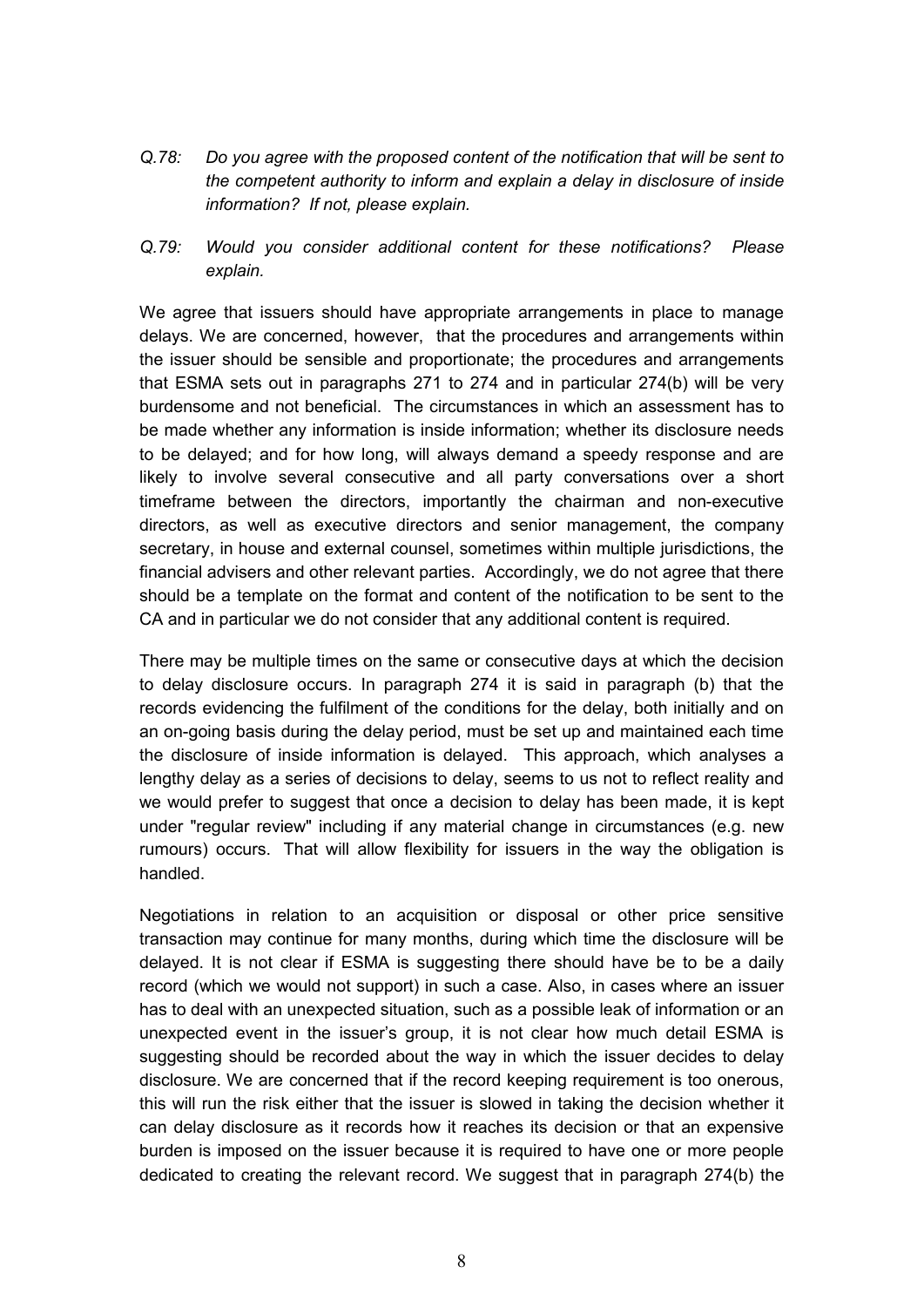words "each time the disclosure of inside information is delayed" are deleted and replaced by "and kept under regular review" and we suggest that "regular review" might be the weekly standard applicable to CAs in Article 12(4). We also suggest a redraft of the final words of paragraph 271 by deleting the words "recorded, evidenced and motivated" and replacing them by "recorded together with the reasons for the decision".

# *Q.80: Do you consider necessary that common template for notifications of delays be designed?*

We do not agree that templates would facilitate the speedy preparation of the notification by the issuer (paragraph 286) and think it more likely that the detail required will have the opposite effect.

*Q.82: Do you agree with the approach followed by ESMA with respect to legitimate interests for delaying disclosure of inside information? Do you consider that CESR examples are still appropriate? If not, please explain and provide circumstances and/or examples of what other legitimate interest could be considered.*

We consider that the CESR examples of legitimate interests remain appropriate. We would also add as a legitimate interest where the issuer is in discussion with antitrust or financial services or other regulatory authorities as to whether or not they would permit a proposed acquisition or disposal and in particular on the conditions they might impose should they grant permission.

# *Q.83: Do you agree with the main categories of situations identified? Should there be others do consider?*

Article 12.10 of MAR requires ESMA to issue guidelines to establish a nonexhaustive indicative list …. of situations where the omitted disclosure is likely to mislead the public. We think that ESMA is going beyond this requirement in stating "disclosure will **always** (our emphasis) be required …." in paragraphs 307 and 308. We think that it is deliberate that no recital in MAR provides any hint on what could be such situations. We agree with CESR's statement in paragraph 2.12 of the Second CESR Guidance that "it is aware, however of the argument that any delay in disclosing information would be misleading. CESR does not share this view. If this argument were correct, then clearly there would have been no purpose including a provision in the Directive which allowed for delay since the criteria for doing so could never be met". We think this principle should be clearly stated in the technical standards.

We are concerned at the statement in paragraph 307 that "ESMA considers that disclosure will **always** be required where the undisclosed inside information contradicts the market's current expectations". We agree that this should be the case where the market's current expectations have been generated by the company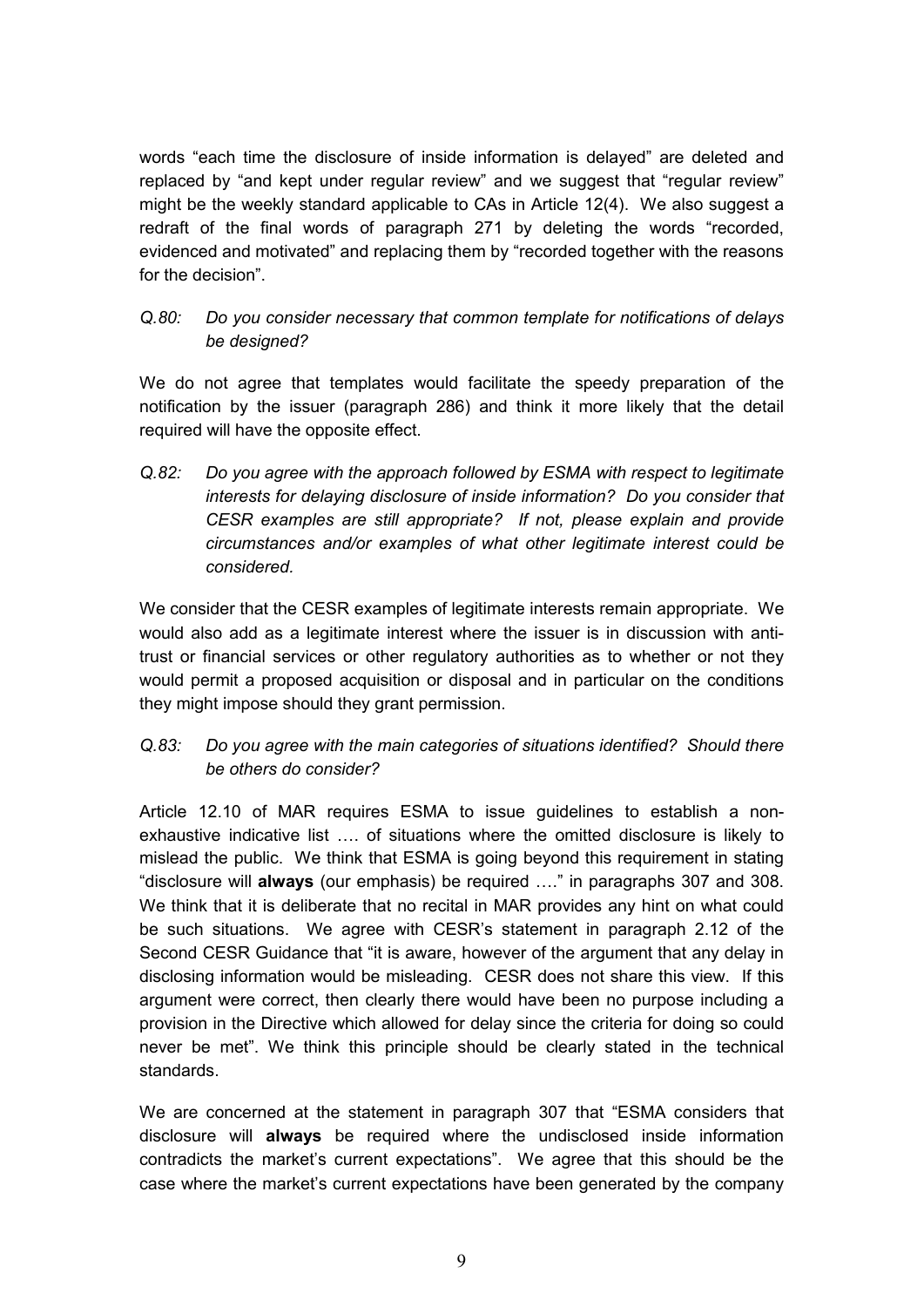but this is covered by paragraph 308 and we think that 307 is much too wide. It would be very onerous to require a company to make such disclosures unless it is the company itself that has made the announcements on which the market's current expectations are based. If the market has a particular expectation which arises other than as a result of something the company has said (for example because of an unfounded rumour) we do not think the company should be required to make a disclosure.

We think that there would be very few situations where "immediate and appropriate disclosure is absolutely necessary and mandatory" because the omitted disclosure is likely to mislead the public (paragraph 306). We think that those situations should be limited to those set out in paragraph 308, that is where the undisclosed inside information contradicts previous public announcements of the issuer; with "contradicts" being interpreted as including something inconsistent with the necessary implications of the issuer's previous announcement(s).

### **VII. Insider List (Article 13)**

## *Q.84: Do you agree with the information about the relevant person in the insider list?*

Article 13(1)(b) requires the list to disclose the identity of each person having access to inside information and we consider that the name by which the person is currently known and their contact details (work telephone and email addresses) should be all that is required.

We do not agree with the level of detail proposed. We are concerned at the amount of detail required in paragraph 318 and on privacy implications under the UK Data Protection Act 1998 which implements the EC Data Protection Directive (1995/46) as this includes personal data. We believe that the amount of data proposed to be required goes beyond what issuers would normally hold regarding their employees and it is disproportionate in that it is more information than is required to achieve the objective of identifying the individuals concerned. We are concerned that this level of disclosure may go beyond what is lawfully permitted under the UK Data Protection Act. In addition, it would be very burdensome and disproportionate for issuers to obtain this information and to keep it safe and up to date.

Our concerns on privacy are based on the UK Data Protection Act which is based on EU law. Outside the EU there may be equivalent legislation relevant for issuers operating in these jurisdictions which places similar prohibitions on processing of personal data.

#### **VIII. Managers' Transactions (Article 14 of MAR)**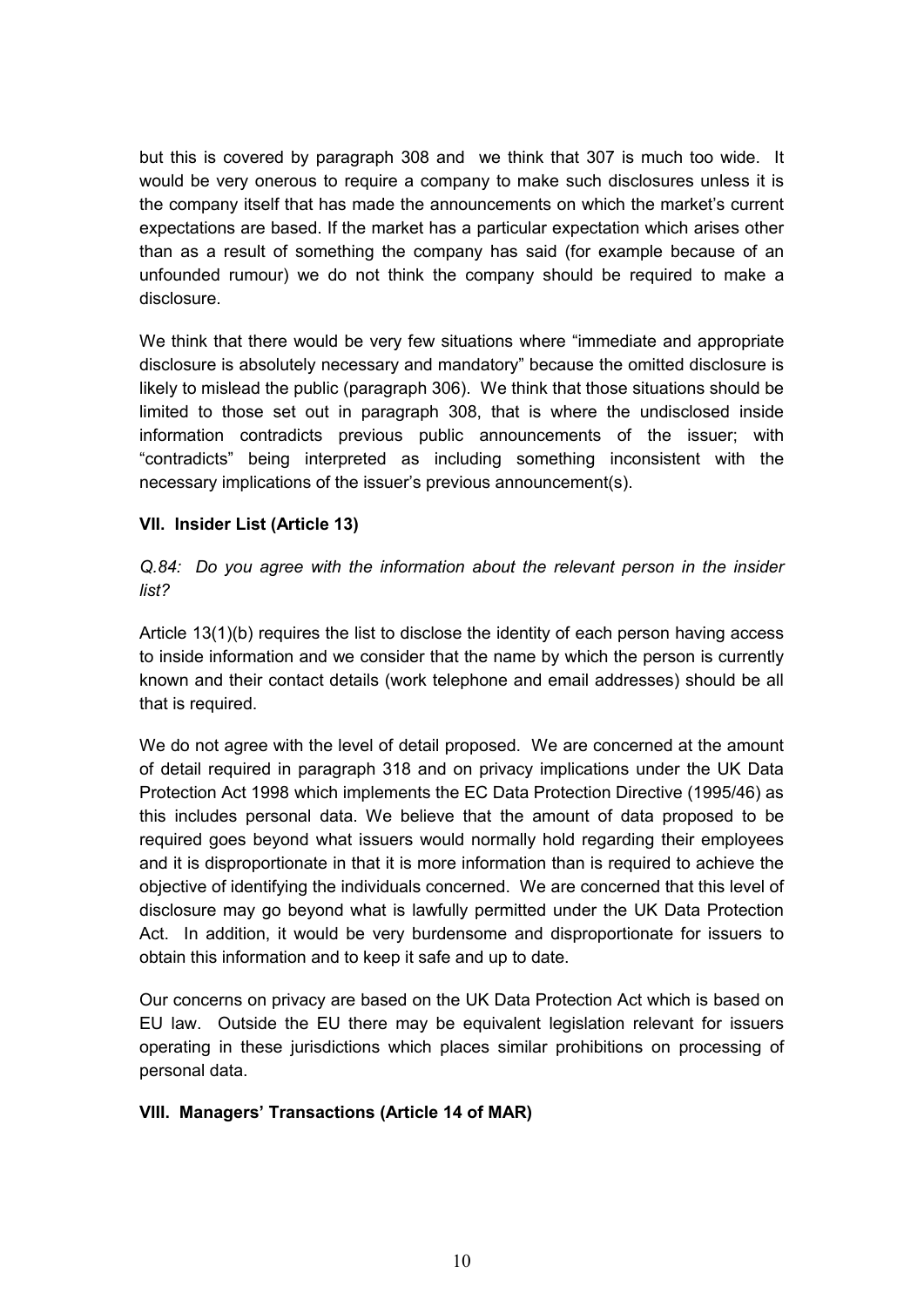*Q.92: What are your views on the minimal weight that the issuer's financial instrument should have for the notification requirement to be applicable? What could be such a minimal weight?*

We consider that the starting point should be that transactions executed in derivatives on indices or baskets should be notifiable conditional on the financial instrument of the concerned issuer carrying a certain weight within the index or basket. We suggest that ESMA follows the FCA's rule in DTR 5.3.3(2)(c) (http://www.fshandbook.info/FS/html/FCA/DTR/5/3) where the transaction would be notifiable only where the shares in the basket represent 1 per cent. or more of the class in issue or 20 per cent. or more of the aggregate value of the securities in the basket or index, or both, with an override that use of the derivative must not be connected to the avoidance of notification.

*Q.94: What are your views on the possibility to aggregate transaction data for public disclosure and the possible alternatives for the aggregation of data?*

In relation to paragraph 360, we think that more information is set out in the draft template in Annex VI for notification to the CA than is necessary, such as personal data including address, postcode and telephone number. We do not consider that Article 14 of MAR requires more details to be provided to the CA than to the public and so the template for disclosure to the public should be sufficient.

We agree with the principle of aggregation and favour the third alternative, namely that all the transactions on a financial instrument carried out on the same day would be aggregated but not netted, indicating the timeframe of the executions and the price range (lowest and highest prices) and/or the weighted average price.

*Q.95: What are your views on the suggested approach in relation to exceptional circumstances under which an issuer may allow a PDMR to trade during a trading window?*

We agree with ESMA's approach to dealing in exceptional circumstances in VIII.4.1, which is similar to paragraphs 9 to 10 of the Model Code, set out as Annex 1 to Chapter 9 of the FCA's Listing Rules (http://www.fshandbook.info/FS/html/FCA/LR/9/Annex1).

*Q.96: What are your views on the suggested criteria and conditions for allowing particular dealings and on the examples provided? Please explain.*

We ask ESMA to include all the circumstances set out in paragraphs 12 to 26 of the Model Code as criteria and conditions for allowing particular dealings. The Model Code has been developed by the UK competent authorities over many years. We also ask ESMA to clarify that certain actions that might otherwise be deemed to be